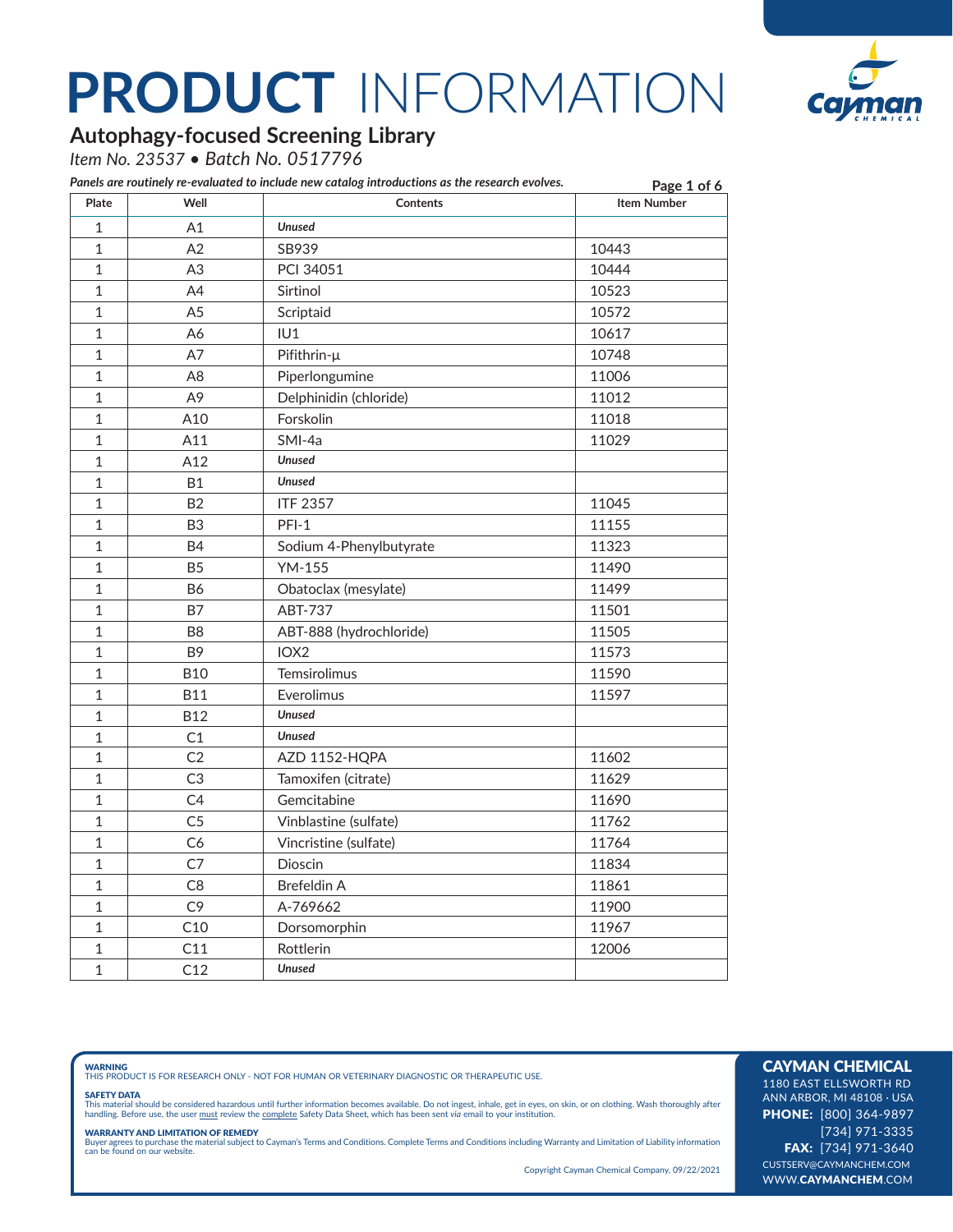

|                |                 |                                   | Page 2 of 6        |
|----------------|-----------------|-----------------------------------|--------------------|
| Plate          | Well            | <b>Contents</b>                   | <b>Item Number</b> |
| $\mathbf{1}$   | D <sub>1</sub>  | <b>Unused</b>                     |                    |
| $\mathbf{1}$   | D <sub>2</sub>  | CI-994                            | 12084              |
| $\overline{1}$ | D <sub>3</sub>  | 2-Methoxyestradiol                | 13021              |
| $\mathbf{1}$   | D <sub>4</sub>  | Valproic Acid (sodium salt)       | 13033              |
| $\mathbf 1$    | D <sub>5</sub>  | STF-62247                         | 13084              |
| $\mathbf{1}$   | D <sub>6</sub>  | Tenovin-1                         | 13085              |
| $\mathbf{1}$   | D7              | Metformin (hydrochloride)         | 13118              |
| $\mathbf{1}$   | D <sub>8</sub>  | M 344                             | 13174              |
| $\mathbf{1}$   | D <sub>9</sub>  | 3-Methyladenine                   | 13242              |
| $\mathbf 1$    | D <sub>10</sub> | Tamoxifen                         | 13258              |
| $\mathbf 1$    | D11             | MS-275                            | 13284              |
| $\mathbf 1$    | D <sub>12</sub> | <b>Unused</b>                     |                    |
| $\mathbf 1$    | E1              | <b>Unused</b>                     |                    |
| $\mathbf{1}$   | E <sub>2</sub>  | FK-866                            | 13287              |
| $\mathbf{1}$   | E <sub>3</sub>  | Pifithrin- $\alpha$               | 13326              |
| $\mathbf{1}$   | E4              | Rapamycin                         | 13346              |
| $\mathbf{1}$   | E <sub>5</sub>  | Geldanamycin                      | 13355              |
| $\mathbf{1}$   | E6              | MK-0457                           | 13600              |
| $\mathbf 1$    | E7              | ZM 447439                         | 13601              |
| 1              | E8              | <b>MLN8237</b>                    | 13602              |
| $\mathbf{1}$   | E <sub>9</sub>  | <b>WYE-354</b>                    | 13604              |
| $\mathbf 1$    | E10             | PP242                             | 13643              |
| $\mathbf{1}$   | E11             | Nocodazole                        | 13857              |
| $\mathbf{1}$   | E12             | <b>Unused</b>                     |                    |
| $\overline{1}$ | F <sub>1</sub>  | <b>Unused</b>                     |                    |
| $\mathbf{1}$   | F <sub>2</sub>  | JNJ-26481585                      | 14088              |
| $\mathbf 1$    | F <sub>3</sub>  | Temozolomide                      | 14163              |
| $\mathbf 1$    | F <sub>4</sub>  | Torin <sub>2</sub>                | 14185              |
| $\mathbf{1}$   | F <sub>5</sub>  | Chloroquine (phosphate)           | 14194              |
| $\overline{1}$ | F6              | 2-deoxy-D-Glucose                 | 14325              |
| $\mathbf{1}$   | F7              | Acridine Orange                   | 14338              |
| $\mathbf 1$    | F <sub>8</sub>  | Nimodipine                        | 14573              |
| $\mathbf{1}$   | F <sub>9</sub>  | GSK2578215A                       | 14603              |
| $\mathbf{1}$   | F10             | $(\pm)$ -Thalidomide              | 14610              |
| $\mathbf 1$    | F11             | Cyclic Pifithrin-a (hydrobromide) | 14748              |
| $\mathbf{1}$   | F <sub>12</sub> | <b>Unused</b>                     |                    |

### CAYMAN CHEMICAL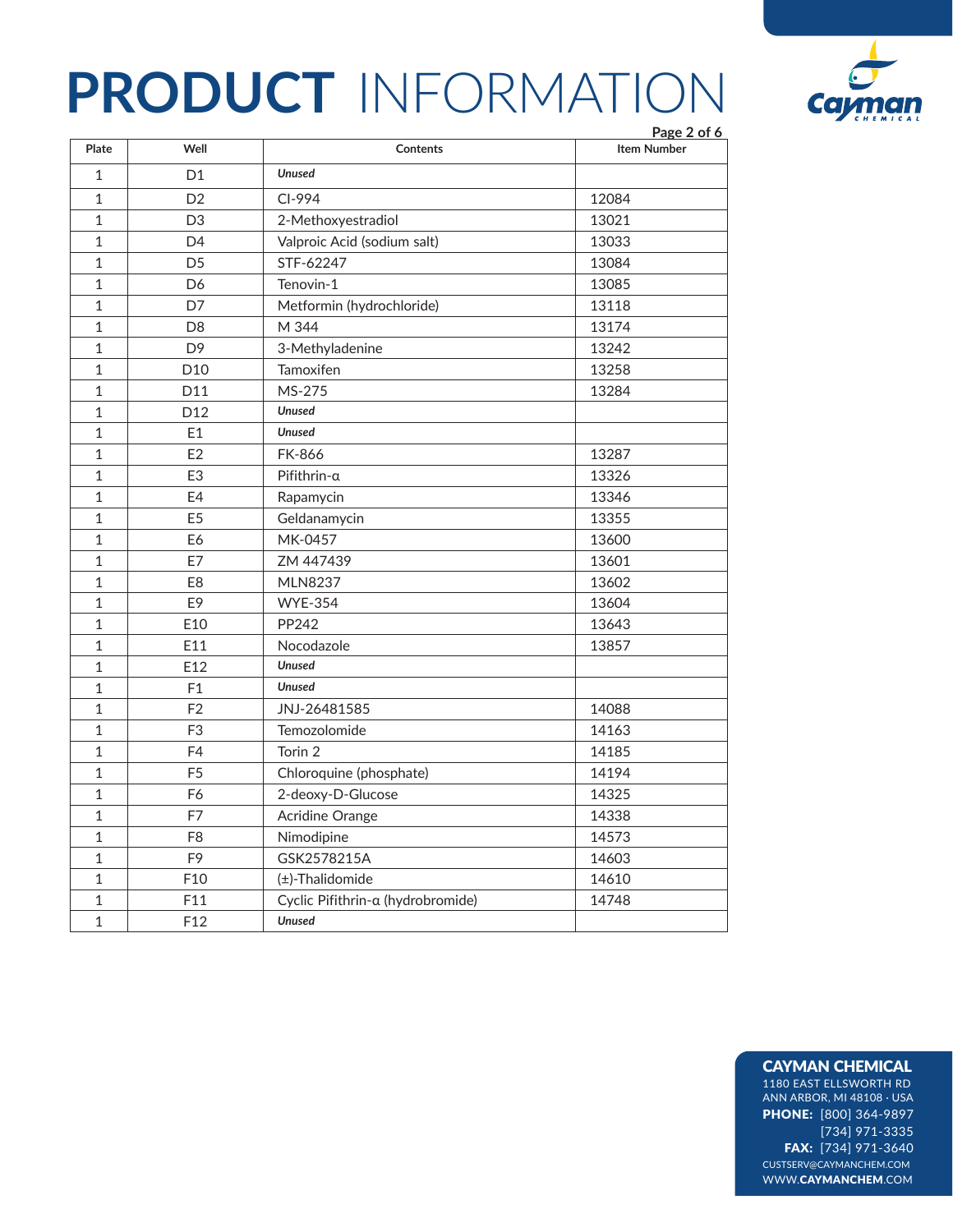

|                |                 |                                 | Page 3 of 6        |
|----------------|-----------------|---------------------------------|--------------------|
| Plate          | Well            | Contents                        | <b>Item Number</b> |
| $1\,$          | G <sub>1</sub>  | <b>Unused</b>                   |                    |
| $\mathbf 1$    | G <sub>2</sub>  | Nafamostat (mesylate)           | 14837              |
| $1\,$          | G <sub>3</sub>  | Amlodipine                      | 14838              |
| $\mathbf 1$    | G4              | Loperamide (hydrochloride)      | 14875              |
| $\mathbf 1$    | G <sub>5</sub>  | Omeprazole                      | 14880              |
| $\mathbf{1}$   | G6              | SNS-314 (mesylate)              | 14974              |
| $\mathbf 1$    | G7              | Azithromycin                    | 15004              |
| $\mathbf{1}$   | G <sub>8</sub>  | Doxorubicin (hydrochloride)     | 15007              |
| $\mathbf 1$    | G9              | PF-04691502                     | 15017              |
| $\mathbf{1}$   | G10             | Trifluoperazine (hydrochloride) | 15068              |
| $\mathbf 1$    | G11             | Amiodarone (hydrochloride)      | 15213              |
| $\mathbf{1}$   | G12             | <b>Unused</b>                   |                    |
| $\mathbf 1$    | H1              | <b>Unused</b>                   |                    |
| $1\,$          | H <sub>2</sub>  | P005091                         | 15224              |
| $\mathbf 1$    | H <sub>3</sub>  | WP1130                          | 15227              |
| $1\,$          | H4              | Roxadustat                      | 15294              |
| $\mathbf 1$    | H <sub>5</sub>  | <b>DBeQ</b>                     | 15318              |
| $\mathbf 1$    | H <sub>6</sub>  | <b>Taurolidine</b>              | 15374              |
| $\mathbf 1$    | H7              | LDN-57444                       | 15396              |
| $\mathbf 1$    | H <sub>8</sub>  | Carbamazepine                   | 15422              |
| $\mathbf{1}$   | H <sub>9</sub>  | Ranolazine (hydrochloride)      | 15604              |
| $\mathbf 1$    | H10             | Tubastatin A                    | 15785              |
| $\mathbf 1$    | H11             | Clonidine (hydrochloride)       | 15949              |
| $\mathbf 1$    | H <sub>12</sub> | <b>Unused</b>                   |                    |
| $\overline{2}$ | A1              | <b>Unused</b>                   |                    |
| $\overline{2}$ | A2              | p-nitro-Pifithrin-a             | 16209              |
| $\overline{2}$ | A3              | GNE-0877                        | 16251              |
| $\overline{2}$ | A4              | GNE-7915                        | 16252              |
| $\overline{2}$ | A <sub>5</sub>  | JNJ-26854165                    | 16259              |
| $\sqrt{2}$     | A6              | MC 1568                         | 16265              |
| $\overline{2}$ | A7              | ONX 0912                        | 16269              |
| $\overline{2}$ | A8              | ONX 0914                        | 16271              |
| $\overline{2}$ | A <sub>9</sub>  | XL147 analog 2                  | 16299              |
| $\overline{2}$ | A10             | SGI-1776                        | 16423              |
| $\sqrt{2}$     | A11             | <b>CUDC-101</b>                 | 16426              |
| $\overline{2}$ | A12             | <b>Unused</b>                   |                    |

### CAYMAN CHEMICAL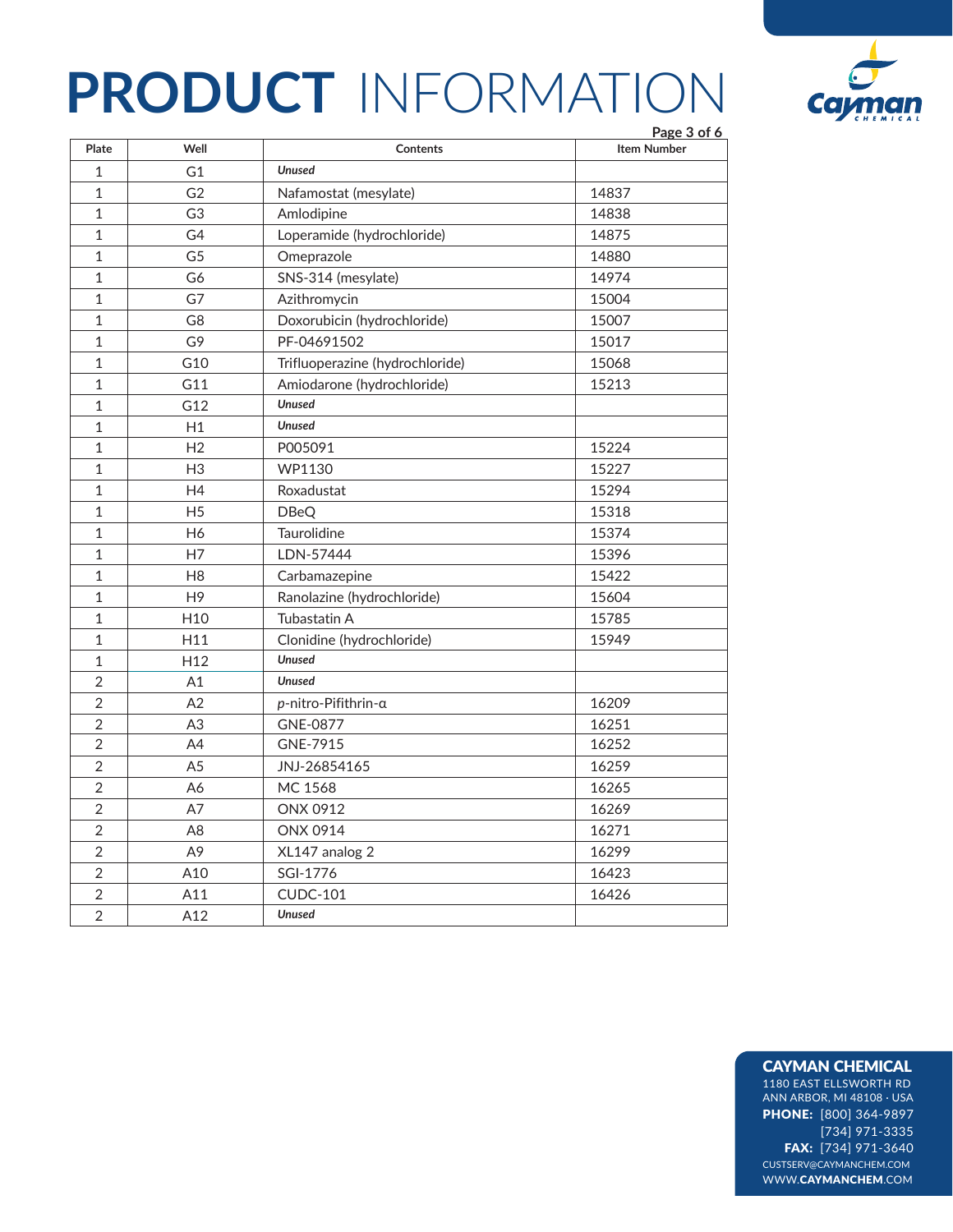

|                |                 | Page 4 of 6                   |                    |
|----------------|-----------------|-------------------------------|--------------------|
| Plate          | Well            | Contents                      | <b>Item Number</b> |
| $\overline{2}$ | <b>B1</b>       | <b>Unused</b>                 |                    |
| $\overline{2}$ | <b>B2</b>       | <b>LAQ824</b>                 | 16427              |
| $\overline{2}$ | B <sub>3</sub>  | Bupivacaine                   | 16618              |
| $\overline{2}$ | <b>B4</b>       | AZD 8055                      | 16978              |
| $\overline{2}$ | <b>B5</b>       | <b>SAR405</b>                 | 16979              |
| $\overline{2}$ | <b>B6</b>       | Perhexiline (maleate)         | 16982              |
| $\overline{2}$ | <b>B7</b>       | PIK-III                       | 17002              |
| $\overline{2}$ | B <sub>8</sub>  | <b>VLX600</b>                 | 17192              |
| $\overline{2}$ | B <sub>9</sub>  | DL-threo-PPMP (hydrochloride) | 17236              |
| $\overline{2}$ | <b>B10</b>      | Verteporfin                   | 17334              |
| $\sqrt{2}$     | <b>B11</b>      | ML-240                        | 17373              |
| $\overline{2}$ | <b>B12</b>      | <b>Unused</b>                 |                    |
| $\overline{2}$ | C1              | <b>Unused</b>                 |                    |
| $\overline{2}$ | C <sub>2</sub>  | OSI-027                       | 17379              |
| $\overline{2}$ | C <sub>3</sub>  | Vps34-IN1                     | 17392              |
| $\overline{2}$ | C <sub>4</sub>  | (±)-Felodipine                | 17535              |
| $\overline{2}$ | C <sub>5</sub>  | Isradipine                    | 17536              |
| $\overline{2}$ | C <sub>6</sub>  | Nitrendipine                  | 17549              |
| $\overline{2}$ | C <sub>7</sub>  | Carfilzomib                   | 17554              |
| $\overline{2}$ | C <sub>8</sub>  | <b>NMS-873</b>                | 17674              |
| $\overline{2}$ | C <sub>9</sub>  | Quinacrine analog 34          | 17733              |
| $\overline{2}$ | C10             | CE3F4                         | 17767              |
| $\overline{2}$ | C11             | SMER28                        | 17768              |
| $\overline{2}$ | C12             | <b>Unused</b>                 |                    |
| $\overline{2}$ | D <sub>1</sub>  | <b>Unused</b>                 |                    |
| $\overline{2}$ | D <sub>2</sub>  | Spautin-1                     | 17769              |
| $\overline{2}$ | D <sub>3</sub>  | Hydroxychloroquine (sulfate)  | 17911              |
| $\overline{2}$ | D <sub>4</sub>  | MHY1485                       | 18008              |
| $\overline{2}$ | D <sub>5</sub>  | LRRK2-IN-1                    | 18094              |
| $\overline{2}$ | D <sub>6</sub>  | CCT128930                     | 18194              |
| $\overline{2}$ | D7              | Mocetinostat                  | 18287              |
| $\overline{2}$ | D <sub>8</sub>  | PF-06447475                   | 18375              |
| $\overline{2}$ | D <sub>9</sub>  | <b>MLN9708</b>                | 18386              |
| $\overline{2}$ | D <sub>10</sub> | Danusertib                    | 18387              |
| $\overline{2}$ | D11             | SBI-0206965                   | 18477              |
| $\overline{2}$ | D <sub>12</sub> | <b>Unused</b>                 |                    |

### CAYMAN CHEMICAL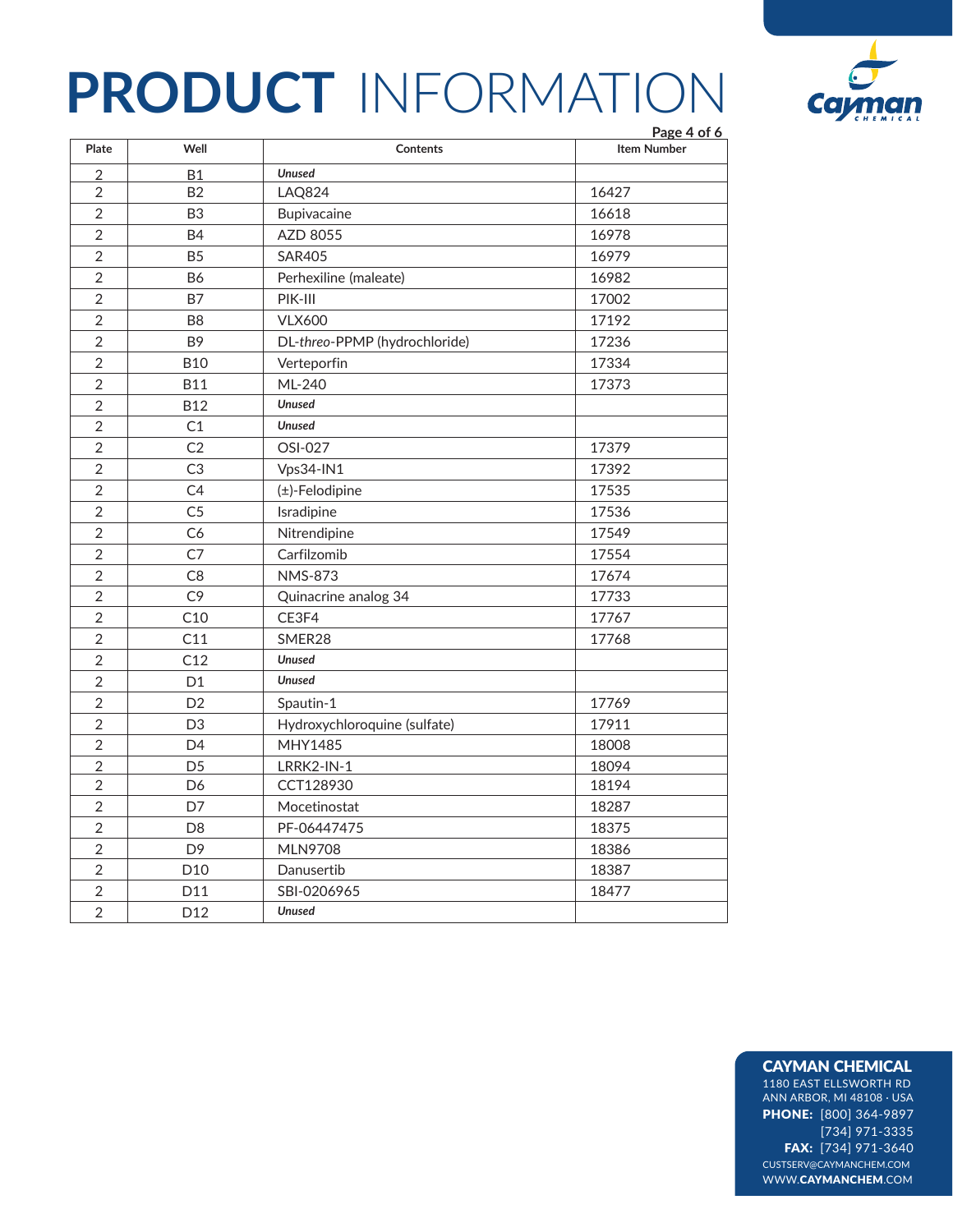

|                | Page 5 of 6     |                              |                    |
|----------------|-----------------|------------------------------|--------------------|
| Plate          | Well            | <b>Contents</b>              | <b>Item Number</b> |
| $\overline{2}$ | E1              | <b>Unused</b>                |                    |
| $\overline{2}$ | E2              | GSK621                       | 19155              |
| $\overline{2}$ | E <sub>3</sub>  | MK-5108                      | 19167              |
| $\overline{2}$ | E4              | CPTH6 (hydrobromide)         | 19828              |
| 2              | E <sub>5</sub>  | Chrysophanol                 | 19870              |
| $\overline{2}$ | E6              | MRT68921                     | 19905              |
| $\overline{2}$ | E7              | PCI 24781                    | 20059              |
| $\overline{2}$ | E <sub>8</sub>  | Sulfacetamide (sodium salt)  | 20377              |
| $\overline{2}$ | E <sub>9</sub>  | Flunarizine (hydrochloride)  | 20385              |
| $\overline{2}$ | E10             | L-Tetrahydropalmatine        | 20535              |
| $\overline{2}$ | E11             | PP121                        | 21196              |
| $\overline{2}$ | E12             | <b>Unused</b>                |                    |
| $\overline{2}$ | F1              | <b>Unused</b>                |                    |
| $\overline{2}$ | F <sub>2</sub>  | CYC-116                      | 21205              |
| $\overline{2}$ | F <sub>3</sub>  | Dorsomorphin (hydrochloride) | 21207              |
| $\overline{2}$ | F <sub>4</sub>  | Oleuropein                   | 21220              |
| $\overline{2}$ | F <sub>5</sub>  | Nilvadipine                  | 21243              |
| $\overline{2}$ | F <sub>6</sub>  | Azelnidipine                 | 21249              |
| $\overline{2}$ | F7              | ACY-1215                     | 21531              |
| 2              | F <sub>8</sub>  | Aurora A Inhibitor I         | 21600              |
| $\overline{2}$ | F <sub>9</sub>  | <b>ZLN024</b>                | 21644              |
| $\overline{2}$ | F10             | Ro 3280                      | 21669              |
| $\overline{2}$ | F11             | NVP-BGT226                   | 22142              |
| $\overline{2}$ | F <sub>12</sub> | <b>Unused</b>                |                    |
| $\overline{2}$ | G1              | <b>Unused</b>                |                    |
| $\sqrt{2}$     | G <sub>2</sub>  | Divalproex (sodium salt)     | 22960              |
| $\overline{2}$ | G <sub>3</sub>  | Clevidipine Butyrate         | 23025              |
| $\overline{2}$ | G4              | GNE-9605                     | 23446              |
| $\overline{2}$ | G <sub>5</sub>  | Parthenolide                 | 70080              |
| $\overline{2}$ | G6              | Aspirin                      | 70260              |
| $\overline{2}$ | G7              | trans-Resveratrol            | 70675              |
| $\overline{2}$ | G8              | LY294002                     | 70920              |
| $\overline{2}$ | G9              | Trichostatin A               | 89730              |
| $\overline{2}$ | G <sub>10</sub> | <b>PXD101</b>                | 10004279           |
| $\overline{2}$ | G11             | Y-27632 (hydrochloride)      | 10005583           |
| $\overline{2}$ | G12             | <b>Unused</b>                |                    |

### CAYMAN CHEMICAL